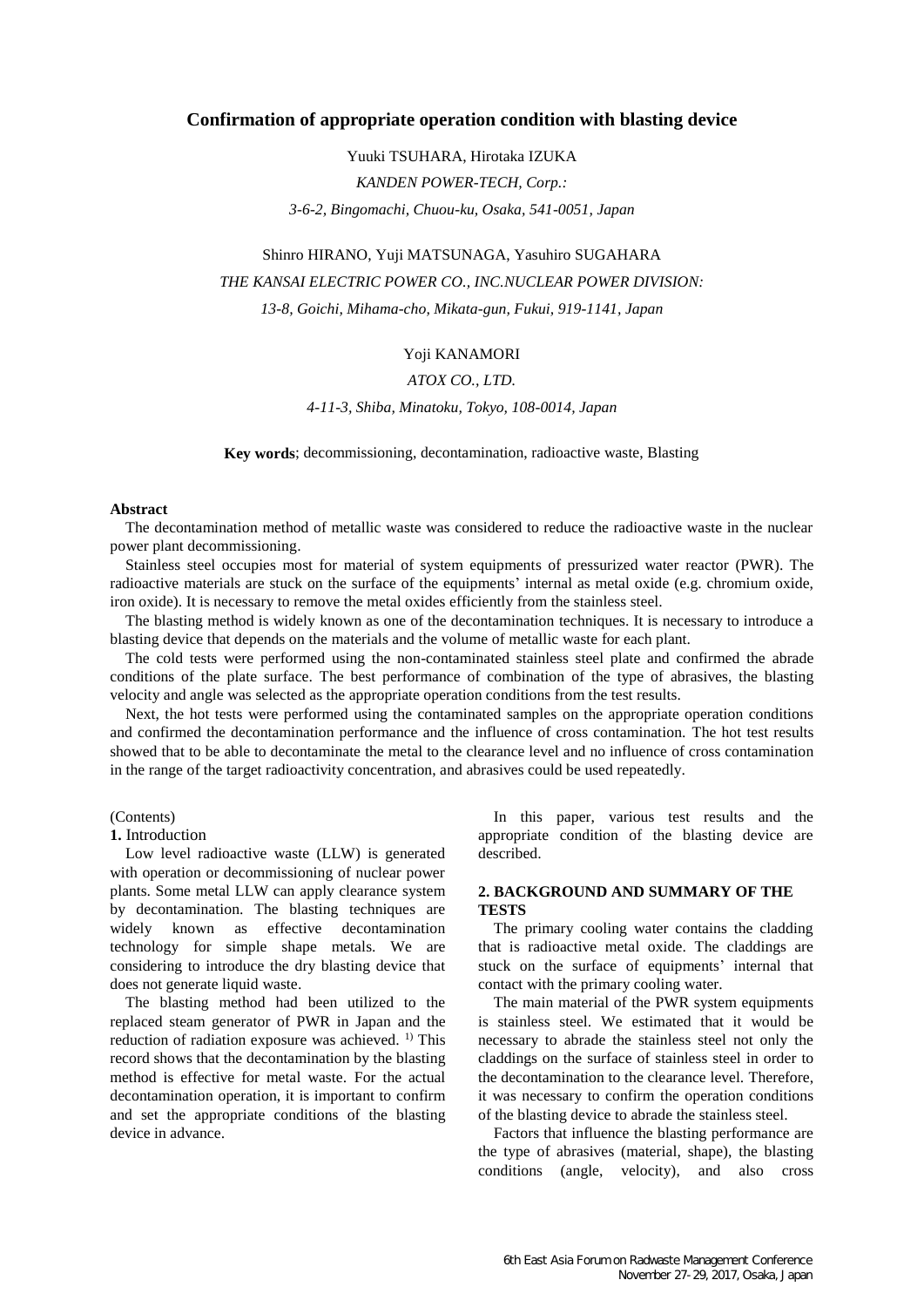contamination. The cross contamination might reduce decontamination performance because the abrasives are contaminated after blasting and make contaminate the decontaminated object again when the abrasives used repeatedly.

# **3. APPROPRIATE ABRASIVES AND THE BLASTING CONDITIONS COMFIRMATION TEST**

# **3.1 THE COLD TEST CONDITIONS AND PROCEDURES**

#### (1) Blasting device

The centrifugal blasting device which is assume to introduce on actual decontamination operation was used for the cold test. The centrifugal blasting device is shown in Fig.1.



Fig.1 Appearance of the centrifugal blasting device

### (2) Test blasting abrasives

The material of the abrasives is categorized into metallic type and nonmetallic type, and among the metallic type, steel and stainless steel are widely used. Therefore, these two materials were selected. Incidentally, metallic abrasives have advantages such as high durability, stable quality, low dust, and high abrade efficiency<sup>2)</sup>.

There are three shapes of abrasives - grit, cut wire, and shot. The shapes of grit and cut wire are angular, and the shape of shot is sphere. Grit and cut wire were selected because their angular shape are effective for the metal abrading.

Steel cut wire (SWRH), steel grit (high hardness cast steel) and stainless steel cut wire (SUS 304), were selected from the above studies. The selected abrasives are shown in TABLE.1.

# TABLE.1 Test blasting abrasives

| <b>Blasting abrasives</b>                      | Abrasives<br>size | Appearance |
|------------------------------------------------|-------------------|------------|
| Steel cut wire pieces<br>(SWRH)                | $\varphi$ 1.0mm   |            |
| Steel grits<br>(HHCS)                          | 1.0 <sub>mm</sub> |            |
| Stainless-steel<br>cut wire pieces<br>(SUS304) | $\varphi$ 1.0mm   |            |

#### (3) Test blasting velocities

The blasting velocity was tested at 55 m / s, 50 m / s, 45 m / s from the output of the blasting device.

#### (4) Test blasting angles

It is known that the blasting angle influence the blasting performance<sup>3)</sup>.

Based on this information, the blasting angles were tested at 30°, 45°, and 60°. Diagram of blasting angle adjustment is shown in Fig. 2.



Fig. 2 Diagram of blasting angle adjustment

#### (5) Test details

The cold test was performed in the following two steps.

The first step, the abraded weight was checked by changing the combination of the type of abrasives and the blasting velocity. SUS 304 flat plates were placed on the rotary table inside the blasting device, and were abraded at three kinds of abrasives and three kinds of blasting velocities. The abraded weight was calculated difference of plate weight blasting before and after. The largest abraded weight combination of the type of abrasives and the blasting velocity was selected as the appropriate blasting condition.

The second step, the abraded weight was checked by changing the blasting angle. The type of abrasives and the blasting velocity selected in the first step were used as the second step conditions. SUS 304 flat plates were placed on the angle adjustable table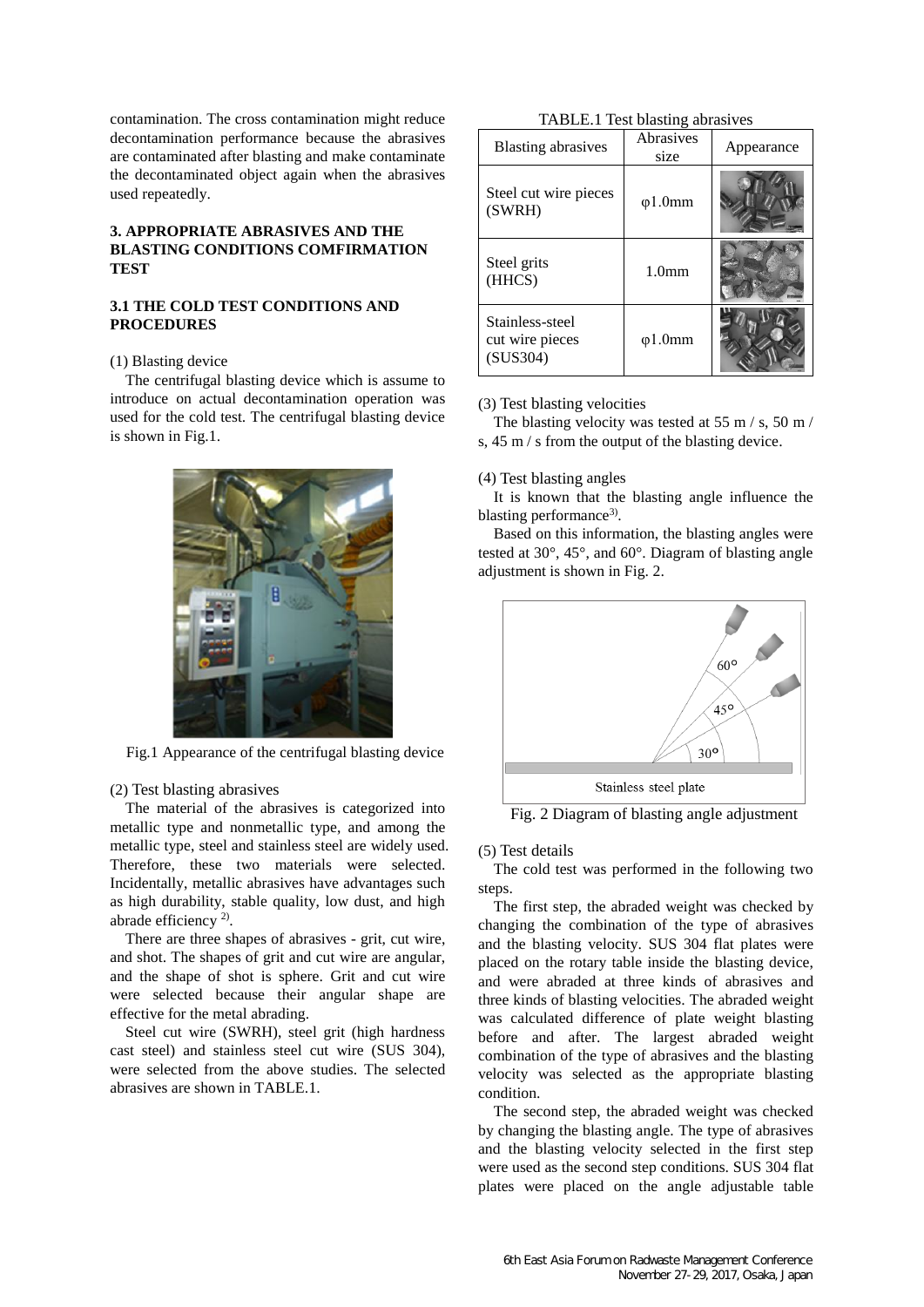inside the blasting device, and were abraded at three kinds of blasting angles. The abraded weight was calculated difference of plate weight blasting before and after. The largest abraded weight angle was selected as the appropriate blasting condition. The internal condition of the blasting device during the cold test is shown in Fig.3.



Fig. 3 The internal condition of the device

#### **3.2 TEST RESULTS**

Fig. 4 and Fig. 5 show the first step test results and Fig. 6 shows the second step test results.

#### (1) Blasting abrasives

Fig.4 shows the abraded weight of the each abrasives. The abraded weight by the steel cut wire pieces showed the largest on the every blasting velocities. From this result, the steel cut wire pieces was selected as the appropriate abrasives.



Fig.4 Abraded weight of the each abrasives

#### (2) Blasting velocity

Fig.5 shows the abraded weight of the each blasting velocity. The abraded weight increased according to the blasting velocity getting faster on the every abrasives, and the velocity of the 55 m / s showed the largest abraded weight. From this result, the velocity of 55 m / s was selected as the appropriate blasting velocity.



Fig.5 Abraded weight of the each blasting velocity

### (3) Blasting angle

Fig.6 shows the abraded weight of the each blasting angle. The abraded weight increased according to the blasting angle getting larger, and the angle of the 60° showed the largest abraded weight. From this result, the blasting angle of  $60^{\circ}$  was selected as the appropriate blasting angle.



Fig.6 Abraded weight of the each blasting angle

(4) Summary of the cold test

TABLE.2 shows the appropriate blasting conditions to the stainless steel on the cold test.

TABLE.2 Summary of the cold test

| Item                         | <b>Appropriate Condition</b> |
|------------------------------|------------------------------|
| <b>Blasting</b><br>Abrasives | Steel cut wire pieces        |
| <b>Blasting</b><br>velocity  | $55 \text{ m/s}$             |
| <b>Blasting</b><br>angle     | $60^{\circ}$                 |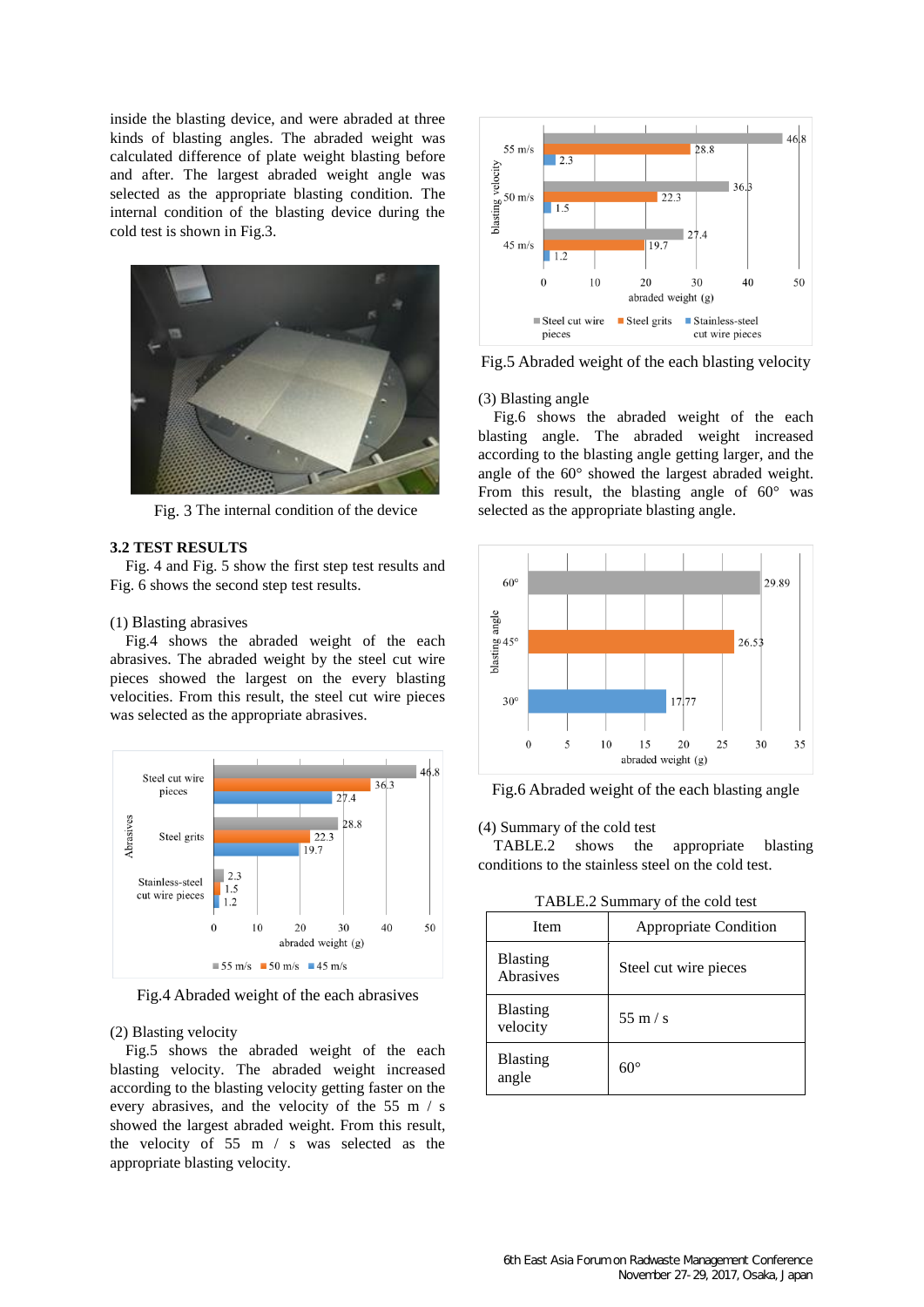## **4. DECONTAMINATION EFFECTS CONFIRMATION TEST**

# **4.1 THE HOT TEST CONDITIONS AND PROCEDURES**

### (1) Blasting device

The air blasting device was used for the hot test because the centrifugal blasting device could not be used due to space restrictions in the hot test site. The air blasting device is shown in Fig. 7.

The air blasting device was different from the cold test device, however, the hot test result could be applied to the centrifugal blasting device by evaluating the abraded depth from the abraded weight. This is because both the blasting device physically remove the metal oxide.



Fig.7 Appearance of the air blasting device

#### (2) Test sample

The contaminated stainless steel piping was used as a test sample. The piping is expected to be relatively generated as actual metal wastes.

The piping was cut about 5 cm  $\times$  2 cm per piece for the test and the next measured Co-60 radioactivity concentration and the surface contamination counting rate of each pieces. The maximum value of both measurements were about 10 Bq / g, and about 21,500 cpm. Appearance of the test sample before cutting is shown in Fig.8.



Fig.8 Appearance of the test sample before cutting

(3) Test details

The test conditions specified in TABLE.3. The test pieces were decontaminated several times by blasting abrasives, and for each blasting, the test pieces' surface contamination count rate and weight were measured. After the surface contamination count rate went down to the same count rate of the background, radioactivity concentration was measured with a Germanium pulse-height analyzer (Ge-PHA).

| TABLE.3 Decontamination effect confirmation test |
|--------------------------------------------------|
| conditions                                       |

| <b>I</b> tem              | Condition             |
|---------------------------|-----------------------|
| Equipment                 | Air-blasting device   |
| <b>Blasting Abrasives</b> | Steel cut wire pieces |
| Blasting angle            | $60^{\circ}$          |
| Air pressure              | 0.54 MPa              |
| <b>Blasting unit</b>      | $120$ s/time          |

# **4.2 TEST RESULTS**

(1) Appearance of the test pieces

The blackish brown metal oxide on the surface of the test piece was removed a couple of blasting, confirmed to remove at the relatively early stage.

After that, the decontamination was continued. However, the appearance of the test piece surface did not change significantly. The appearance of the test pieces' surface is shown in TABLE.4.

| TABLE.4 Surface conditions before and after |  |
|---------------------------------------------|--|
| decontamination                             |  |

|                                      | Test piece |  |  |
|--------------------------------------|------------|--|--|
| <b>Before</b><br>decontamination     |            |  |  |
| Decontamination<br>one time blasting |            |  |  |
| Complete<br>decontamination          |            |  |  |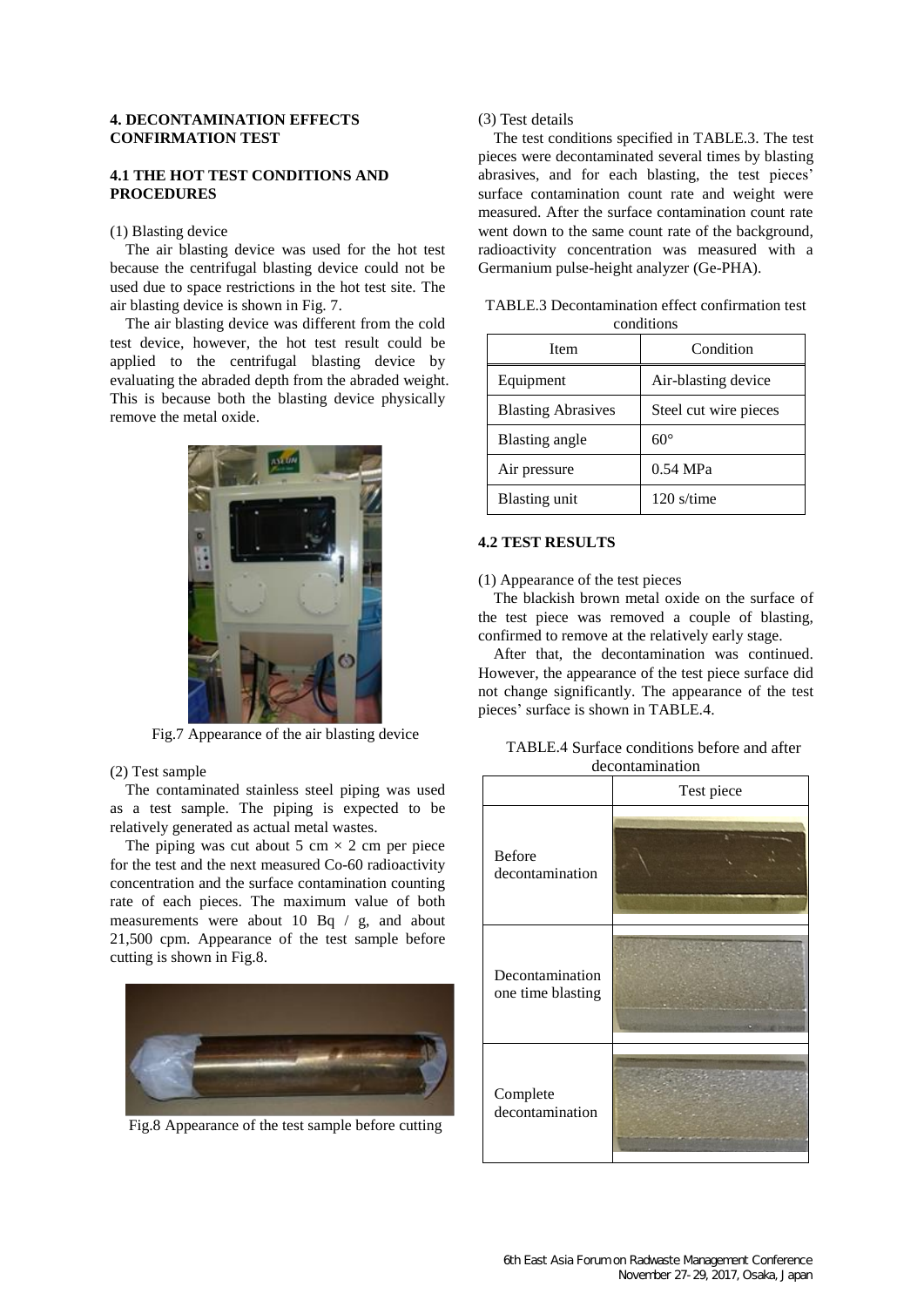(2) Decontamination effect

The blackish brown metal oxide was removed at a relatively early stage, however, the surface contamination count rate was about 1,000 cpm or more. This means contamination still remain and necessary to continue the decontamination.

After several blasting, the surface contamination count rate of the test piece went down to the same count rate of the background. At that time, the measurement result of Co - 60 radioactivity concentration was 0.1 Bq / g or less. From this, it was confirmed that the decontamination to below the clearance level by blasting was possible if the Co - 60 radioactivity concentration of decontamination object was about 10 Bq / g. Decontamination effect confirmation test results are shown in Fig.9 and TABLE.5.



Fig.9 Decontamination effect confirmation test results

| <b>TABLE.5</b> Decontamination effect confirmation |
|----------------------------------------------------|
| test results                                       |

| Number         | Test piece (cpm) | <b>BG</b> |        |       |
|----------------|------------------|-----------|--------|-------|
| of<br>blasting | ①                | ②         | ③      | (cpm) |
|                | 21,500           | 15,500    | 14,600 | 100   |
| 2              | 2,800            | 1,900     | 2,100  | 100   |
| 4              | 900              | 550       | 700    | 100   |
| 6              | 350              | 300       | 310    | 100   |
| 8              | 180              | 180       | 160    | 100   |
| 10             | 120              | 120       | 120    | 100   |
| 12             | 100              | 100       | 100    | 100   |

# **5. CROSS CONTAMINATION CONFIRMATION TEST**

### **5.1 TEST CONDITIONS AND PROCEDURES**

The influence of the cross contamination to the decontamination effect was tested.

The same conditions as "TABLE.3 Decontamination effect confirmation test conditions" were used for this test.

After the blasting to the test pieces by each of Non-contaminated abrasives and contaminated abrasives, the contamination count rate was measured. The Contamination condition of each abrasives is shown in TABLE.6.

Moreover, we compared trends of the contamination count rate. The test piece is shown in TABLE.7.

| Abrasives<br>No. | Contamination<br>condition | Surface<br>contamination<br>count rate [cpm] |  |  |
|------------------|----------------------------|----------------------------------------------|--|--|
|                  | Contaminated               | 150                                          |  |  |
|                  | Contaminated               | 150                                          |  |  |
|                  | Contaminated               | 140                                          |  |  |
|                  | Non-Contaminated           |                                              |  |  |

TABLE.6 Cross contamination test abrasives

| TABLE.7 Cross contamination test piece |  |  |
|----------------------------------------|--|--|
|----------------------------------------|--|--|

| Test piece | Surface<br>contamination<br>count rate [cpm] | Used<br>Abrasives No. |
|------------|----------------------------------------------|-----------------------|
|            | 1,000                                        |                       |
|            | 1,200                                        |                       |
| $\subset$  | 1,200                                        |                       |
|            | 1,100                                        |                       |

### **5.2 TEST RESULTS**

The cross contamination test results are shown in Fig.10 and TABLE.8.

Both number of blasting by two kind of abrasives were 5 to 6 times to the background contamination count rate and the trends of contamination count rate were almost the same.

Fig.10 shows the trend of the contamination count rate. In this figure, result of the test piece D is indicated by solid line, and result of other pieces are indicated by the point only. The test piece D was decontaminated by the non-contaminated abrasives and other pieces were decontaminated by contaminated abrasives. The result of the test pieces A to C showed the same trend as the test piece D, and no influence to the decontamination by the cross contamination was confirmed.

From the above test results, we confirmed that abrasives can be used repeatedly less than target range of the radioactive concentration.